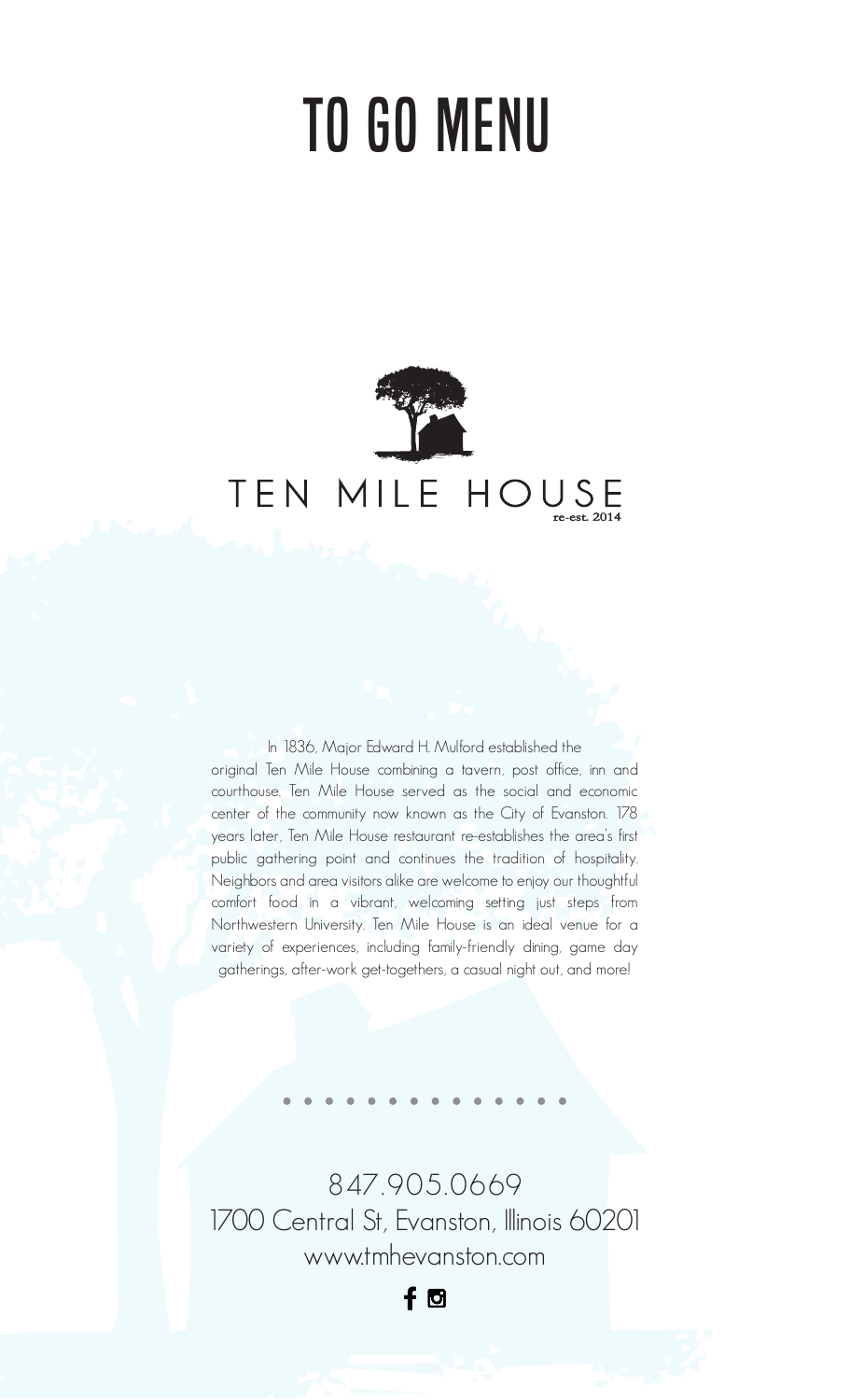# ..... STARTERS .....

### SOUTHWEST CHICKEN SLIDERS 11

pickled red onion, green chili mayo, brioche bun

### SMOKED CHICKEN WINGS 12

aleppo pepper, citrus, TMH wing sauce, house made ranch

PEPPER JACK STUFFED TATER TOTS 9

roasted shallot and balsamic infused ketchup  $^*$ get crazy, add chili & cheddar cheese 3.00  $^*$ 

### SMOKED BRISKET & PORK SHOULDER CHILI sour cream, pico de gallo

cup 5 | bowl 8

### TODAY'S VEGETARIAN SOUP

cup 4 | bowl 6

### SANDWICHES .....  $\frac{1}{2} \left( \frac{1}{2} \left( \frac{1}{2} \left( \frac{1}{2} \left( \frac{1}{2} \right) \right) + \frac{1}{2} \left( \frac{1}{2} \left( \frac{1}{2} \right) \right) \right) \right)$

served with sweet & spicy pickles and seasoned french fries sub any other side for 2.50

### TMH PRIME BURGER 14

lettuce, tomato, onion, pickle, smoked tomato aioli, texas toast + add cheese 1.50 + add bacon 2.50 + add smoked pork 4.00 + add smoked brisket 5.00

### **HOUSE SMOKED BRISKET** 16

gruyère, caramelized onions, pickled peppers, white bbq sauce, grilled sourdough

### **PORK SANDWICH 14**

house smoked pork shoulder, aged provolone, arugula, italian chimichurri, crusty tuscan roll

### CRISPY GRILLED CHEESE 12

white cheddar, mozzarella, provolone, gruyère crust, country bread + add mushrooms or roasted tomatoes 1.50 + add bacon 2.50 + add smoked pork or chicken 4.00 + add smoked brisket 5.00

### REUBEN 16

house smoked peppered corned beef, swiss, remoulade, horseradish cole slaw, grilled dark rye

### **BUTTERMILK FRIED CHICKEN 14**

pickled onions, horseradish cole slaw, tomatoes, green chili mayo, brioche bun

add shrimp 2.00 each · bacon 2.50 · chicken 4.00 steak 8.00 · salmon 9.00 · ahi tuna 10.00

### THE SOUTH BY NORTHWESTERN 13

roasted sweet potatoes, barley, pepitas, roasted corn, avocados, pepper jack cheese, grape tomatoes, cornbread croutons, sherry vinaigrette

### SEARED BABY ROMAINE H8 LE13

roasted corn, tomato, shaved grana padano, avocado vinaigrette

### KINDA' LIKEA' WALDORPH <sup>15</sup>

grilled chicken, bacon, arugula and spinach, goat cheese, red grapes, apples, braised fennel, red onion, spiced walnuts, raisin bread croutons, cranberry bacon vinaigrette

### CLASSIC CAESAR <sup>12</sup>

hearts of romaine, garlic croutons, crisp parmesan, creamy caesar dressing

### **HERB BASTED GRILLED SALMON 18**

mixed greens, asparagus, artichokes, tomatoes, fingerling potatoes, french feta, lemon garlic vinaigrette

# ..... SIDES ......

### CARAMELIZED CAULIFLOWER <sup>7</sup>

chilis, pistachio gremolata

### HORSERADISH COLE SLAW <sup>3</sup>

FRENCH FRIES 4

## BROCCOLINI & ROASTED GARLIC 7

GRILLED ASPARAGUS  $8$ 

..... SALADS .....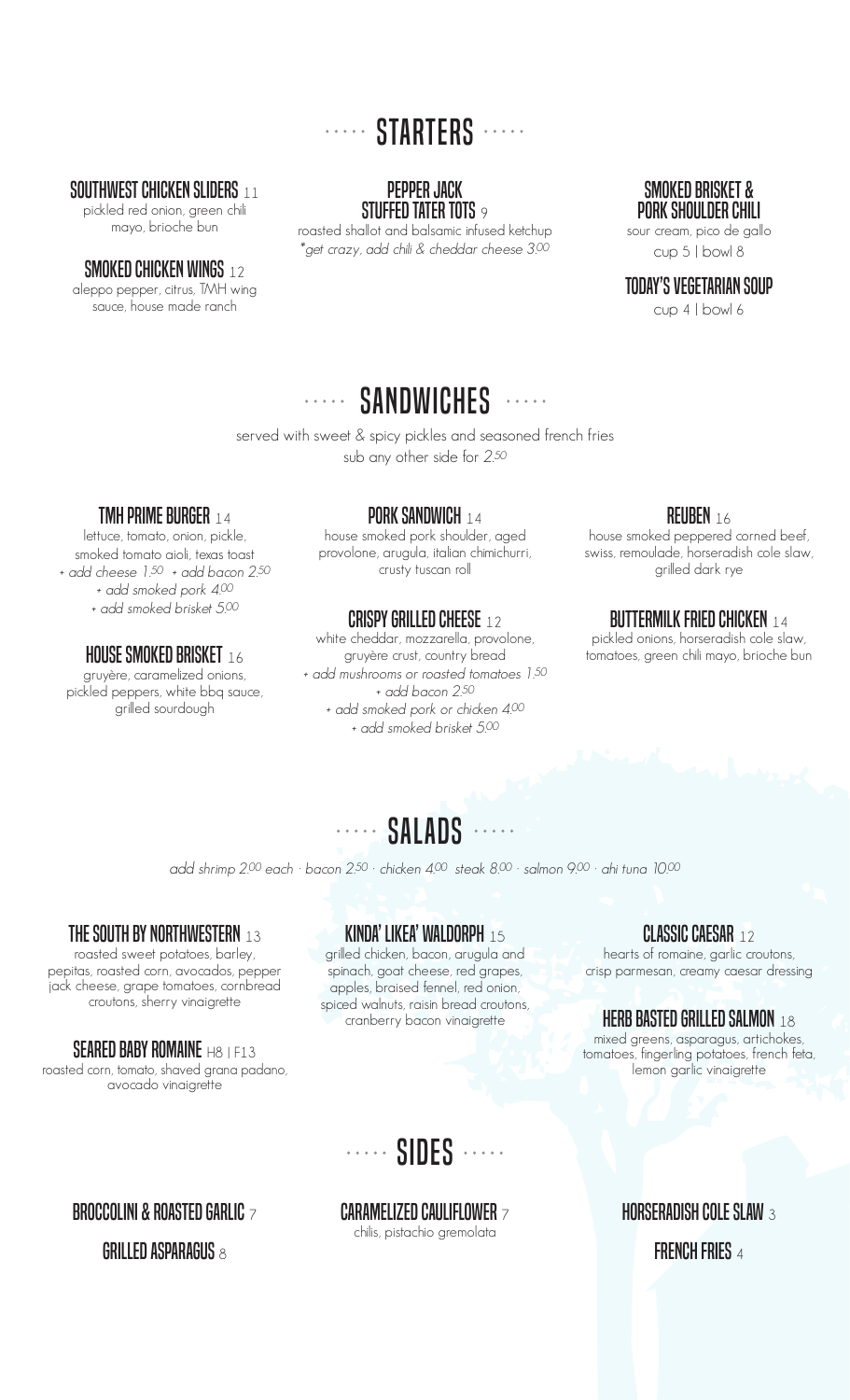# **WOOD FIRED PIZZAS**

Our pizzas are individually hand-tossed and made to order. In order to maintain the highest quality they are made and delivered to your table as soon as they are removed from our oven.

### **TMH 2.0**  $18$

slow smoked chicken, bacon, mozzarella, red onion, sweet peppers, TMH bbq

# **BUILD YOUR OWN 12**

### san marzano tomato

pesto

mornay

TMH bbq

garlic oil

mozzarella fresh mozzarella french feta white cheddar gruyère

provolone

roasted tomatoes kalamata olives arugula roasted mushrooms red onions fresh spinach

serrano peppers

caramelized onions roasted garlic fresh basil sweet peppers spicy giardiniera artichokes 3.00

### SAUCES CHEESE 1.50 additional VEGGIES, ETC. 1.50 per item MEATS 2.50 per item

pepperoni italian sausage thick cut bacon grilled chicken pork shoulder 4.00 smoked brisket 5.00



**TMH TACOS MP** ask your server "Hey, (insert name), what's today's taco?

> **GRILLED SALMON** 27 corn risotto, grilled asparagus, smoked pepper sauce

SMOKED SAMPLER PLATTER <sup>24</sup> bbq ribs, pulled pork, brisket, corn bread pudding, slaw, pickles

### 12oz. NEW YORK STRIP 29

maitre d' butter, fingerling potatoes, roasted garlic broccolini

### VEGETARIAN CHILI RELLENOS <sup>14</sup>

roasted poblano stuffed with pepper jack, chihuahua, veggies, quinoa and barley, lettuce, pico de gallo, sour cream, spicy tomato garlic sauce

# ······ DESSERTS ······

### CHOCOLATE CARAMEL LAYER CAKE  $\circ$

devil's food cake, salted caramel, chocolate frosting

**AMANDA'S CHOCOLATE BROWNIE** (qf)  $\overline{7}$ chocolate sauce, chocolate chip cookie, homer's vanilla ice cream